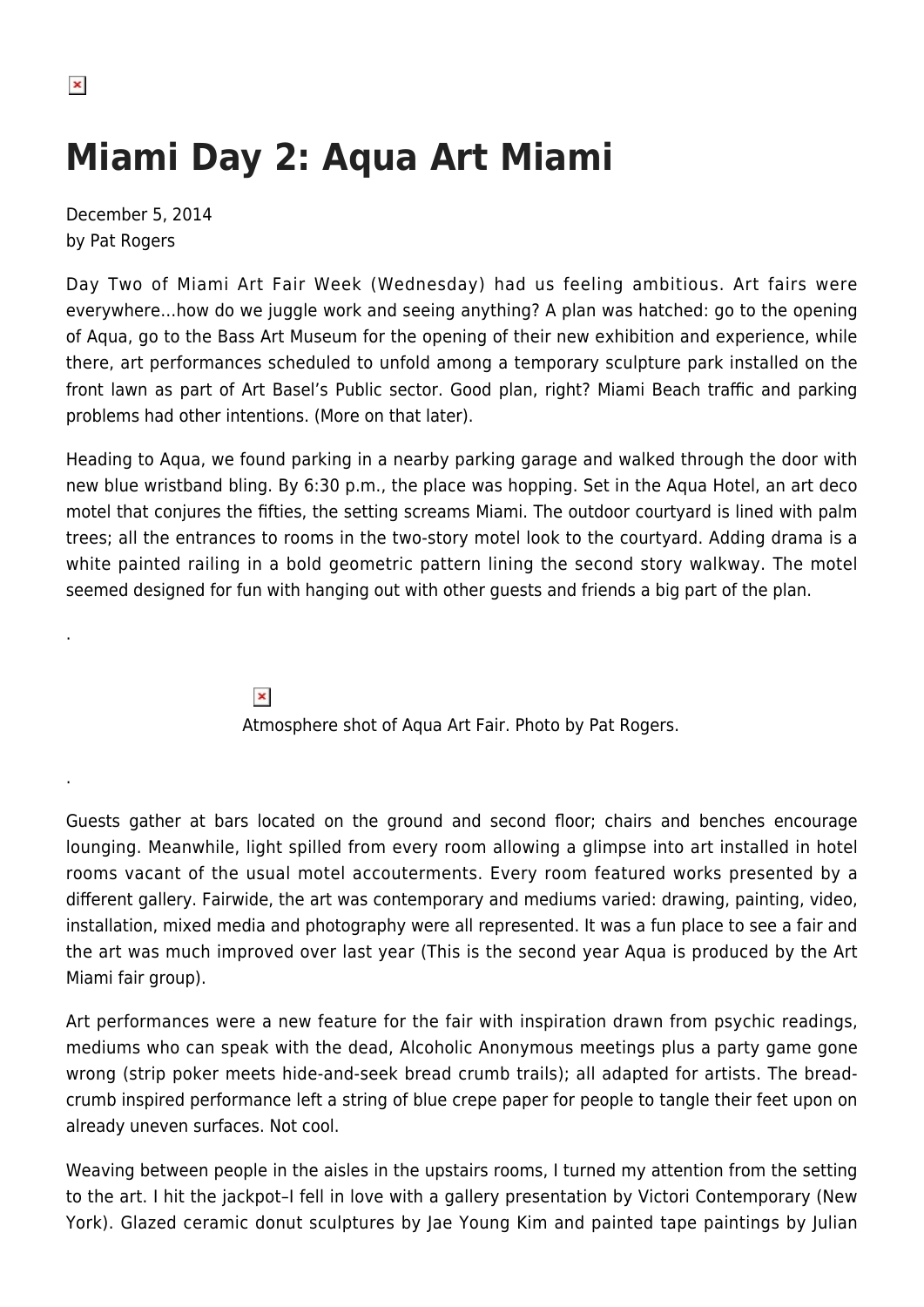Lorber were eye pleasers and easy to like. I loved a room-installation of art by Joe Nanashe. Dramatic and well-presented, center stage was occupied by Quartet (On Low), made up of four keyboards emitting soundscapes. On the walls were his drawings featuring text and studies for Quartet (On Low) and Quartet (On High).

> $\pmb{\times}$ Installation by Joe Nanashe (bottom). Exhibited with Victori Contemporary. Photo by Pat Rogers.

.

.

.

.

A few doors down, I was enticed by a series of figurative bearlike sculptures that alternated between strange, fun and menacing. After entering the room presented by EJMQ (Seoul, Korea), a smile erupted after spying rings of colorfully-painted bears made by Im Jibin. Each figure is identical but the colors differed. They appeared hand painted, maybe ceramic, I thought. Further investigation revealed they were made of car paint on plastic.

The artist was there and explained (in part through a translator) that the installation How are you feeling today? was based on the color wheel and the piece linked moods and emotions with color. The installation allowed for the chance for self-reflection (How am I feeling today) and maybe the chance to change into a happier state of mind.

The artist explained his earlier work was dark and reflected people's attraction toward consumerism, designer items and surface pursuits in our contemporary society. In between working to support his art, time spent making it was his own and a decision was made: happy was better than negativity. Im Jibin's How are you feeling reflects this: we each have our own choice on how to live and the attitudes we hold and share with others.

> $\pmb{\times}$ Im Jibin with his installation, "How are you feeling today?" 2014. Car paint on plastic, variable installation. Photo by Pat Rogers

Elsewhere in the fair, I enjoyed seeing Carol Sears work exhibited with Coagula Curatorial of LA (Sears's work was exhibited in The Hamptons earlier this year with Lawrence Fine Art), a fun painting by David Hollier (Cookie Monster) with Imago Verbosa (Gloucestershire, UK), and figurative fantasy character paintings by Vonn Sumner at Morton Fine Art (Washington, DC).

Time flew by and too soon we had to leave to try and catch the opening at the Bass Museum of Art